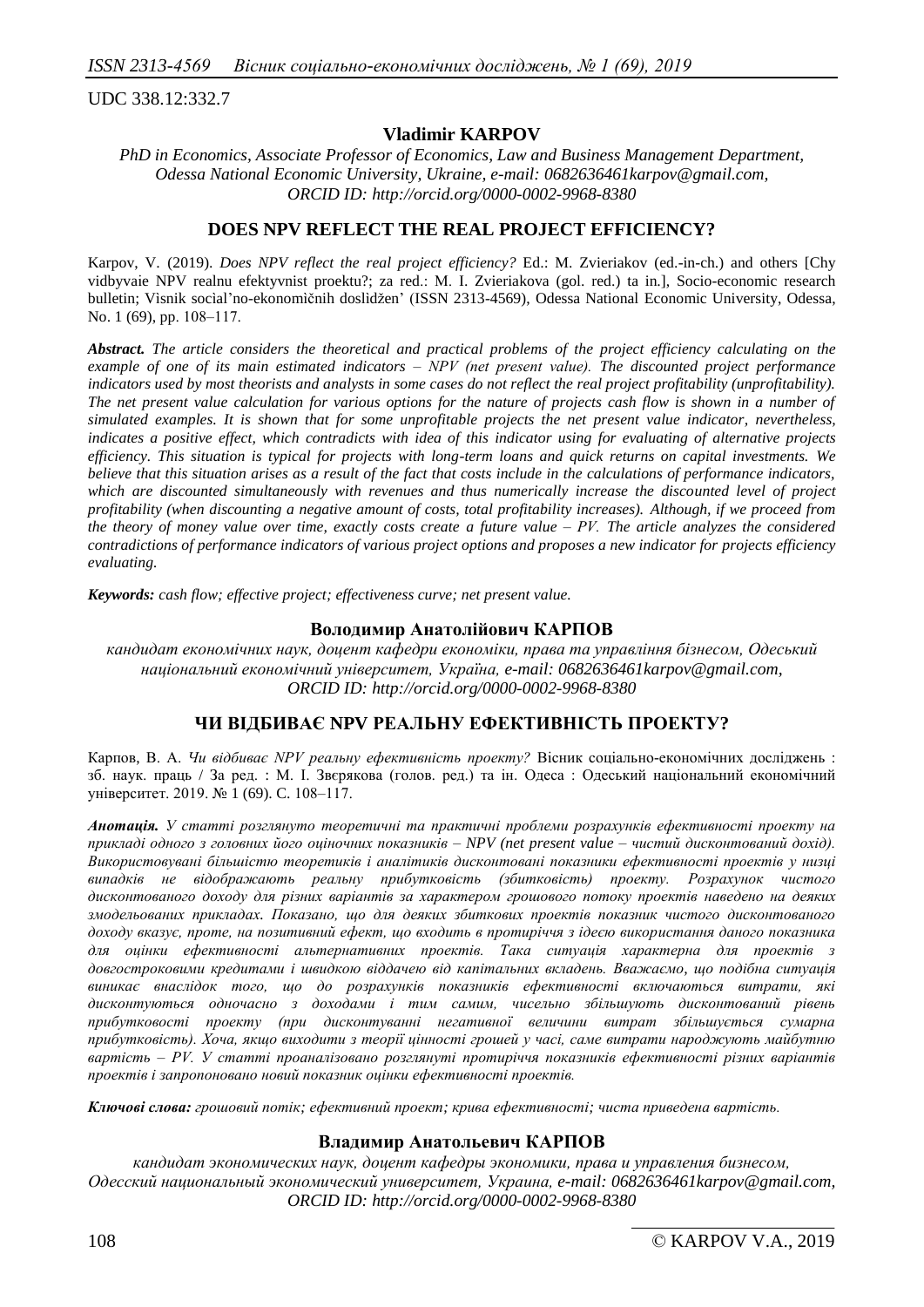# **ОТРАЖАЕТ ЛИ NPV РЕАЛЬНУЮ ЭФФЕКТИВНОСТЬ ПРОЕКТА?**

Карпов, В. А. *Отражает ли NPV реальную эффективность проекта?* Вестник социально-экономических исследований : сб. науч. трудов / Под ред. : М. И. Зверякова (глав. ред.) и др. Одесса : Одесский национальный экономический университет. 2019. № 1 (69). C. 108‒117.

*Аннотация. В статье рассмотрены теоретические и практические проблемы расчетов эффективности проекта на примере одного из главных его оценочных показателей – NPV (net present value ‒ чистый дисконтированный доход). Используемые большинством теоретиков и аналитиков дисконтированные показатели эффективности проектов в ряде случаев не отображают реальную прибыльность (убыточность) проекта. Расчет чистого дисконтированного дохода для различных вариантов по характеру денежного потока проектов приведен на ряде смоделированных примеров. Показано, что для некоторых убыточных проектов показатель чистого дисконтированного дохода указывает, тем не менее, на положительный эффект, что входит в противоречие с идеей использования данного показателя для оценки эффективности альтернативных проектов. Такая ситуация характерна для проектов с долгосрочными кредитами и быстрой отдачей от капитальных вложений. Считаем, что подобная ситуация возникает вследствие того, что в расчеты показателей эффективности включаются затраты, которые дисконтируются одновременно с доходами и тем самым, численно увеличивают дисконтированный уровень доходности проекта (при дисконтировании отрицательной величины затрат увеличивается суммарная доходность). Хотя, если исходить из теории ценности денег во времени, именно затраты порождают будущую стоимость – PV. В статье проанализированы рассмотренные противоречия показателей эффективности различных вариантов проектов и предложен новый показатель оценки эффективности проектов.*

*Ключевые слова: денежный поток; эффективный проект; кривая эффективности; чистая приведенная стоимость.*

### *JEL classifications: O220*

*DOI: https://doi.org/10.33987/vsed.1(69).2019.108-117*

# **1. Inroduction**

It is generally accepted that there is such an estimation rule of an effective project [2–6; 8–11]:

- $-$  if NPV $> 0$ , PI $> 1$ , IRR $> i$  (the project is effective);
- $-$  if NPV <0, PI <1, IRR < i (the project is not effective);
- $-$  if NPV = 0, PI = 1, IRR = i (zero effectiveness);

where NPV is a net present value, PI stands for profitability index, IRR means internal rate of return, *i* is a discount rate.

In the article published in 2014 [1], we demonstrated that discount indices of project effectiveness traditionally with used by the majority of theoreticians and analysts did not always represent the actual profitability (unprofitable ness) of the project. This article is an attempt to analyze the new similar project variants in theory and practice and offer the way out of such situations.

# **2. Aim and methodology of research**

More generally, the economic efficiency of the project can be defined by the following expression [2, p.103]:

$$
E = f(t, k, R1 ... Rn, A),
$$

where E stands for a complex conversion rate; t is a time factor; k means inflation; R1 ... Rn means risk factors; A is the project alternativeness.

### **3. Literature review, shortcomings and problem statement**

The function cited above is of little use for practical application because of its multidimensionality. Most of the authors [2–6; 9; 10] and analysts use a set of efficiency criteria that describe the feasibility of the project from different angles. They use the index of net present value (NPV) as the main indicator of the project profitability which can be updated taking into account the time factor. The given quantity characterizes the general absolute outcome of the investment activity, its final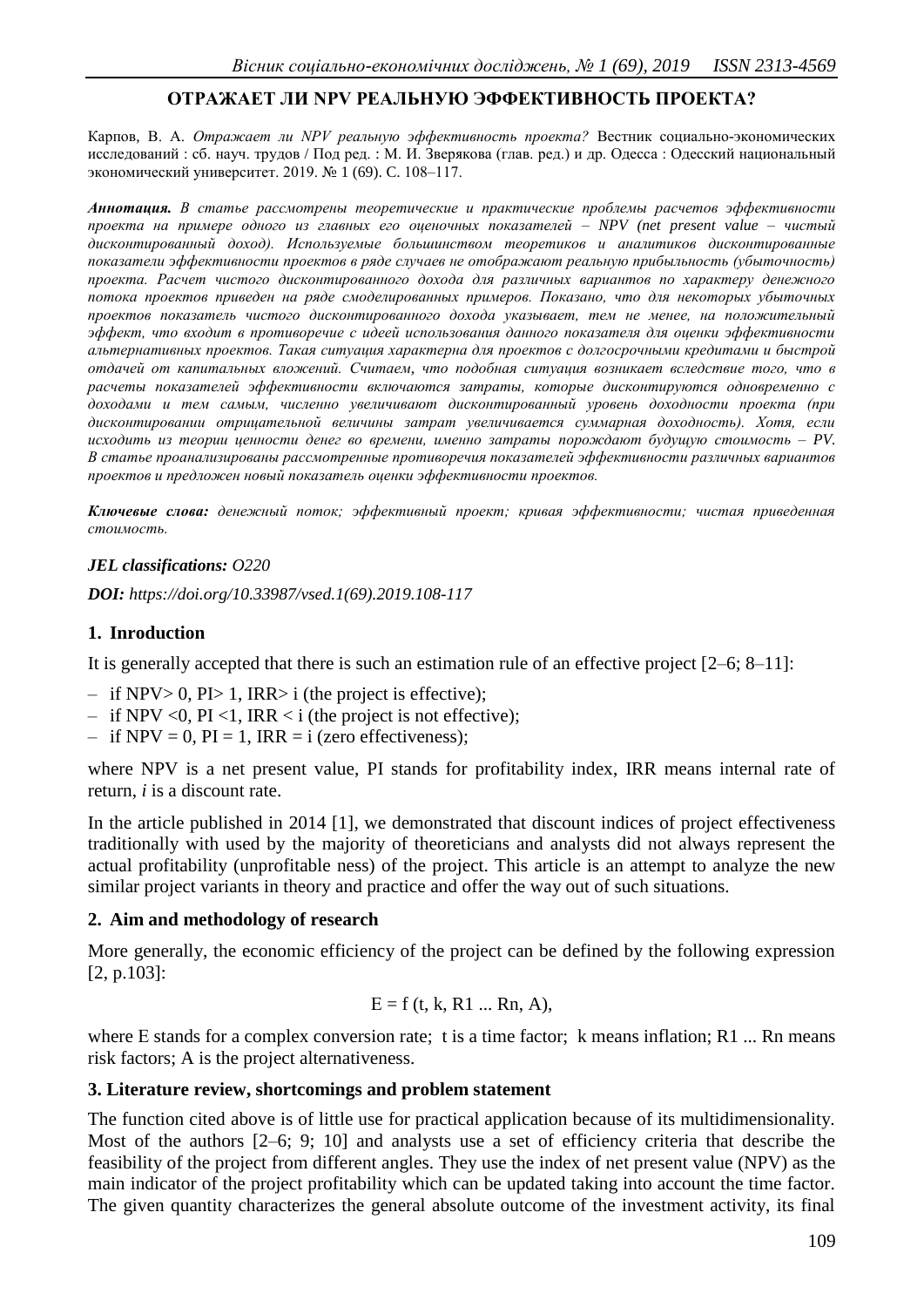effect. NPV stands for the difference between the discounted for a moment incomes measures В (t) and expenditures for the realization of the project C (t). In this case t is the number of the year of project life-cycle. If receipts and expenditures are represented as the intake flow, NPV equals the updated variable of the flow. As a majority of authors point out, the variable NPV is the basis for defining other indicators of efficiency [2–6; 9; 10].

#### **4. The main material research**

If receipts and expenditures are represented as an intake flow, NPV equals the updated variable of the flow. The variable NPV is a basis for defining other indicators of efficiency. In case the intake flow is characterized by the values  $Rt=B(t)-C(t)$ , which can be both positive and negative, the comparison rate equals *i*, and we get [3]:

$$
NPV = \sum_{t=1}^{n} \frac{B(t) - C(t)}{(1+i)^n} = \sum_{t=1}^{n} \frac{R(t)}{(1+i)^n}.
$$
 (1)

When initial expenses *A* are singled out during the so-called zero period, Formula 1 is changed in the following way:

$$
NPV = \sum_{t=1}^{n} \frac{R(t)}{(1+i)^n} - A.
$$
 (2)

Formulas 1, 2 on the one hand represent the function of the project efficiency, on the other hand the numerical series of the cash flow calculation. As an effectiveness function, these formulas offer a complex modification of hyperbola or the power function, the form of which depends on the dynamics of the cash flow, while the numerical series is a modification of the geometric progression, the form of which is also dependent on the dynamics of the cash flow. In many ways these conclusions simplify the analysis approach to the project effectiveness in practice.

Let us consider some peculiarities of calculating NPV for definite kinds of cash flows.

1. If the cash flows of the project are uniformly distributed in time,  $Rt$  is a constant = R (constant ordinary annuity). The uniformity of cash flow distribution can be achieved by extending the intervals of planning.

In that case NPV will represent the following numerical series [4]:

$$
NPV = -A - R + \left[ R + R \frac{1}{1+i} + R \frac{1}{(1+i)^2} + \dots + R \frac{1}{(1+i)^{n-1}} \right] + R \frac{1}{(1+i)^n}.
$$
 (3)

We used square brackets to mark out a classical geometric progression with the general term 1 1  $\frac{1}{\sqrt{2}} \leq$  $\ddot{}$  $=$ *i*  $q = \frac{1}{\sqrt{2}} \leq 1$  (series coincide) [4]. After Formula 3 translation we get the following expression:

$$
NPV = -A - R + \frac{R}{1 - q} - \frac{R}{1 - q}q^{n} + Rq^{n} = R\frac{(1 + i)^{n} - 1}{i(1 + i)^{n}} - A.
$$
 (4)

If Formula 4 is viewed as the efficiency function where  $n\rightarrow 0$  (perpetual annuity), equation 4 is rearranged in the form:

$$
NPV = \frac{R}{i} - A. \tag{5}
$$

Let us analyze a similar simple variant. In this case the project efficiency depends on the comparison rate *i* and combination of R and A. If  $A=0$ , we have a classical hyperbola (Fig. 1,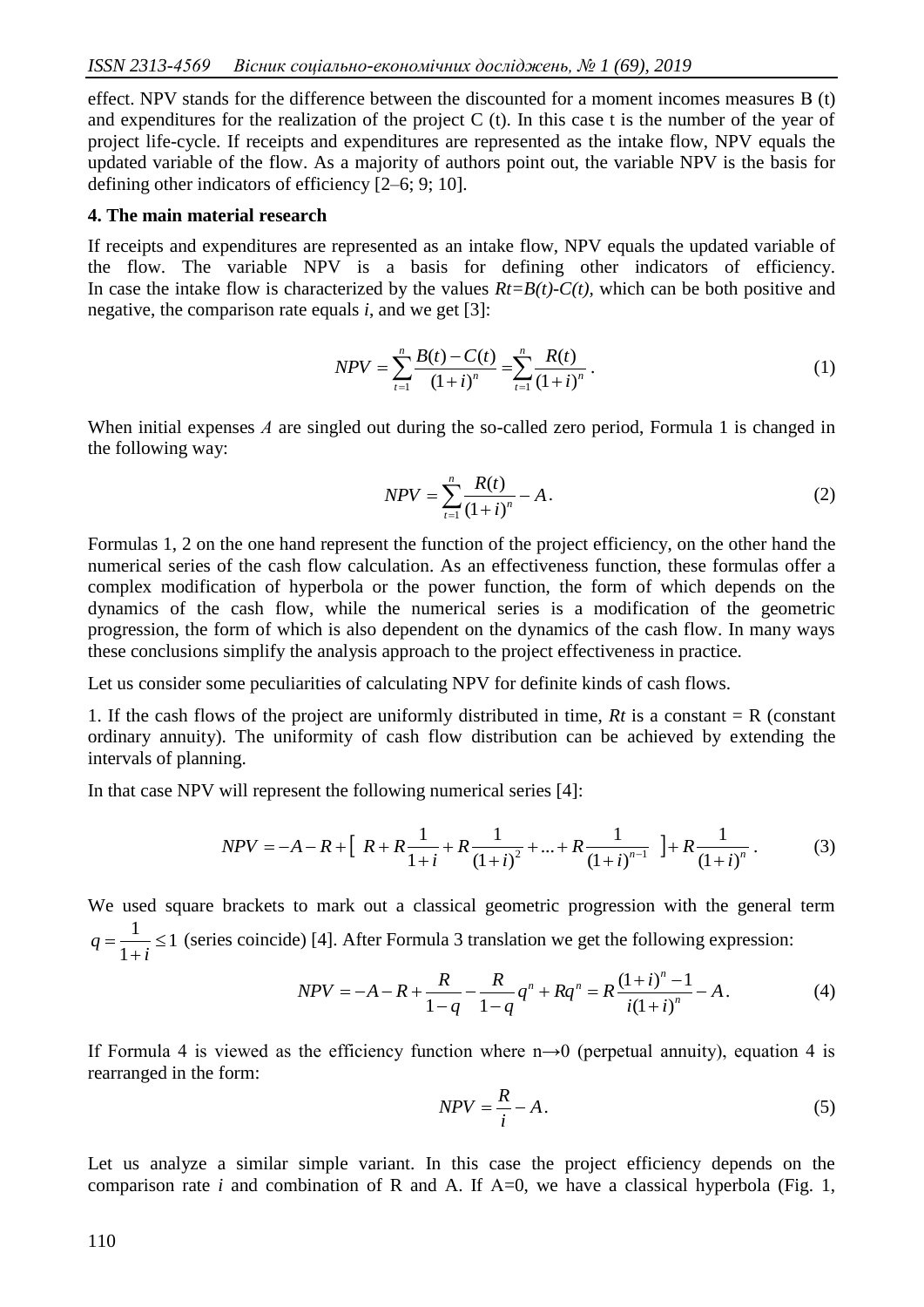negative values of discount rates are given conditionally). In this case the stability of the project is absolute, while IRR→∞. Can we have such cases in practice?





Yes, we can, if the initial investments are diffused in the years of life-cycle or are completely lacking (sponsorship, investments out of proceeds of credit, etc.).

If the initial investments are used in zero period the shape of the function of effectiveness depends on the combination of R and A (Fig. 2). IRR can be defined with the help of the expression  $-$ *A*  $A = 0 \rightarrow i = \frac{R}{i}$ *i*  $NPV = \frac{R}{A} - A = 0 \rightarrow i = \frac{R}{A}$ . That is why the forecasting models, based on the cash flow uniformity can have high IRR.

### **5. Research results**

Let us analyze the general approach to the effectiveness function using Formula 1. We may have variants in this case as well. The most interesting are [5]:

- ‒ decrease of the cash flow by the end of the life cycle of the project;
- ‒ increase of the cash flow by the end of the life cycle of the project;
- ‒ fluctuation of the of the cash flow during the life cycle of the project;
- at last one more variant is possible when  $NPV = \sum R(t)$  (net present value is more than total net profit).

Let us study the first case – decrease of the cash flow by the end of the life cycle of the project (Fig. 3).



Fig. 3. Reduction of cash flow to the end of the project life cycle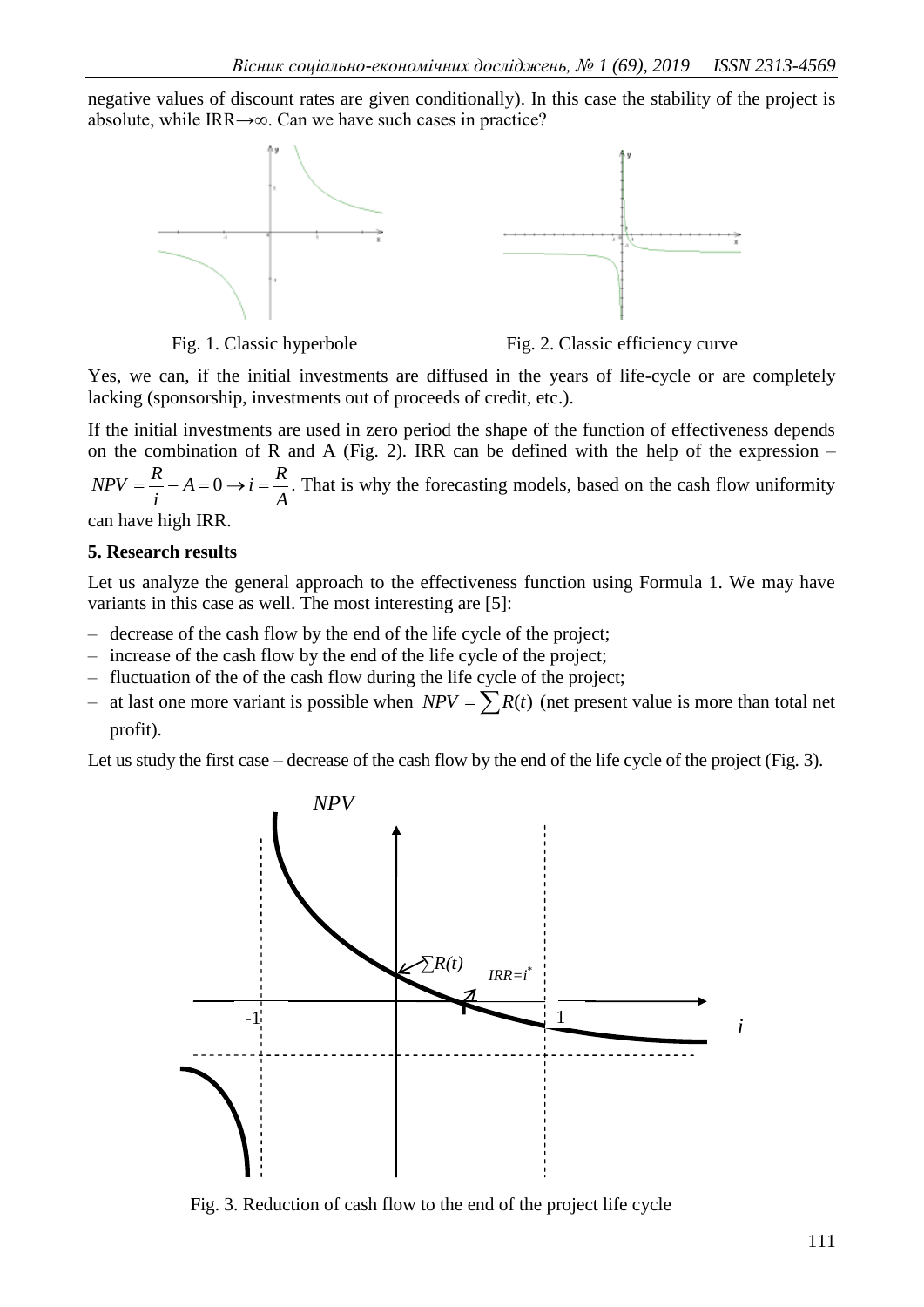The effectiveness curve starts at point *∑R(t)* when *i*=0 (we do not take into consideration the negative values of comparison rates in our article) and drops dramatically to the critical value *IRR* when *NPV*=0. Further with *i* growth, *NPV*≤0.

The second option is increase of the cash flow by the end of the life cycle of the project (Fig. 4).



Fig. 4. Increase the cash flow to the end of the project life cycle

This variant repeats the previous one in its shape but has a much higher point of total cash flow  $-$ *∑R(t)* and larger *IRR* (other conditions being equal). Software products for automatic calculations of project efficiency mostly use two models of cash flow growth [1]. In the first model the cash flow growth takes place before the project capacity saturation (Fig. 5) reaching some point (M), then the level of cash flow flattens till the end of the project life cycle. The second model is closely associated with the life cycle of the project. It means a gradual growth of the cash flows (Fig. 6) to demand saturation (point P), followed by stabilization on this level while maintaining the given value of service, next followed by decrease to the extent of recession in demand for goods.



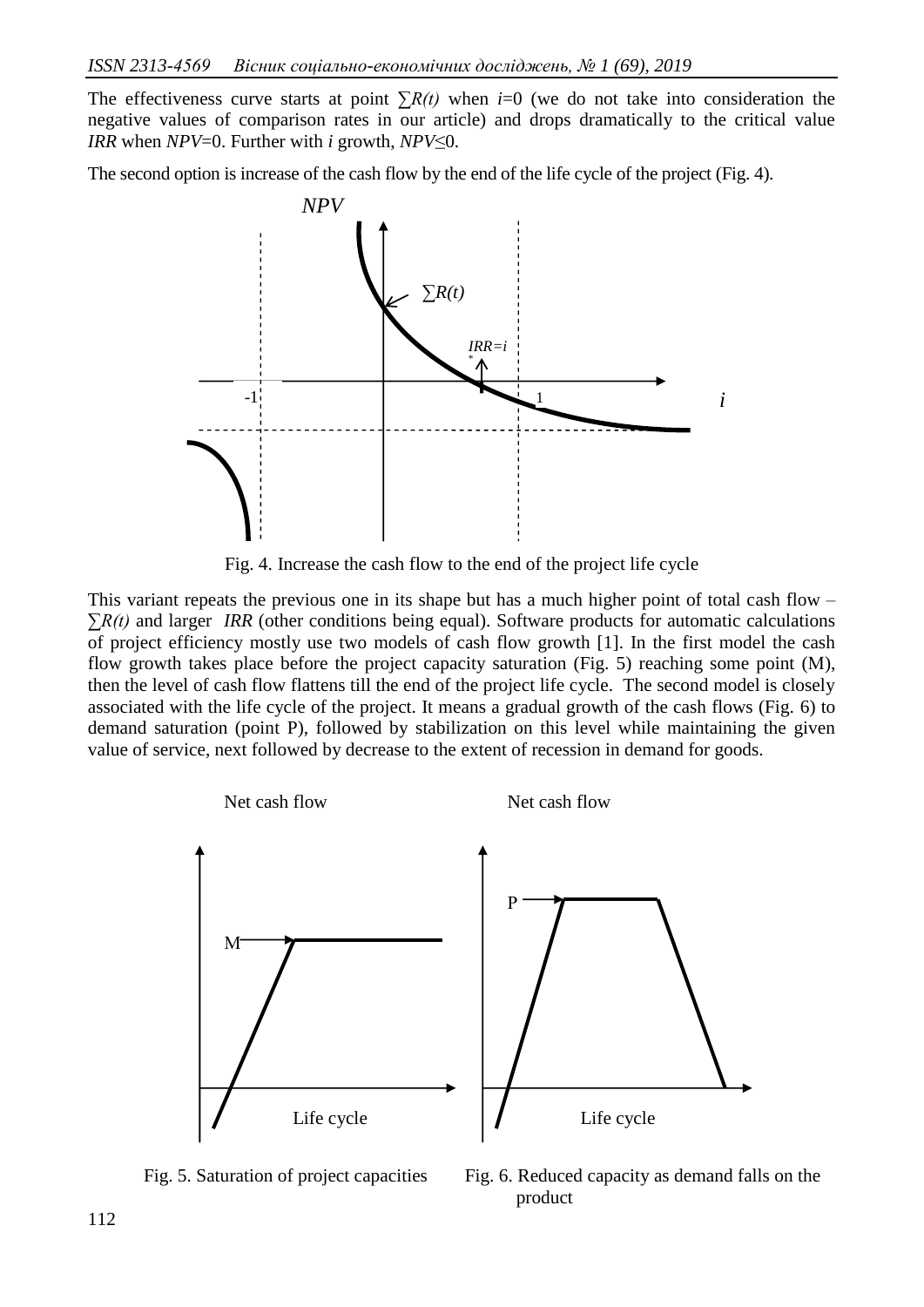The first model has an effectiveness curve that is closer to the graphic chart of Fig. 4, the second one is closer to the graphic chart of Fig. 3.

In the third case of the practically investigated cash flows the relation will not be so facile and "correct" as in Fig. 3 and 4. The picture of the examined relation changes if the members of the flow reverse signs more than once [5] for example as a result of the fact that some years later after the beginning of the return, modernization of production may be provided, which requires considerable expenses. In this case the graphic chart showing relation between *NPV* and *i* will differ significantly from the graph in Fig. 3 and 4*.* Thus Fig. 7 demonstrates the condition when the variable NPV reverses its sign three times.





 Fig. 7. The NPV value changes its sign three times from the plus to minus

Fig. 8. The cash flow changes its sign from the minus plus

However, in all three cases that we have examined the sign of the cash flow is reversed from the negative to the positive one, in the latter case from minus to plus, then to minus again and so on.

Theoretically the reversed situation is possible when the cash flow reverses a sign from plus to minus (not in zero period). In such a case we can get the effectiveness curve like the one in Fig. 8.

At the same time there might be situations with calculating NPV, when NPV  $\geq \sum R$  (total net cash flow). Such a situation may seem impossible based on expressions 1 and 2. Let us study the situation of illustrative example 1 (Tab. 1).

Table 1

| Initial expenses          | Activities |                             |  | Total |    |  |    |    |  |  |
|---------------------------|------------|-----------------------------|--|-------|----|--|----|----|--|--|
| Discount rate             | 0.15       |                             |  |       |    |  |    |    |  |  |
| Units of cash flow        | Standard   | Current<br>unit<br>expenses |  |       |    |  | 50 | 50 |  |  |
|                           |            |                             |  |       |    |  |    |    |  |  |
| Life cycle of the project |            | Revenue                     |  |       | 40 |  | 10 | 60 |  |  |

Illustrative example of cash flow calculation of project 1

When the discount rate is on the level of 0,15 (15%), the initial expenses in the zero period are 10 standard units, and the cash flow distribution is as shown in table 1, we have a zero net cash return

$$
(\Sigma R = -10 - 50 + 40 + 10 + 10 = 0), \quad \text{however} \quad NPV = -10 + \frac{40}{(1 + 0.15)^3} + \frac{10}{(1 + 0.15)^4} + \frac{10 - 50}{(1 + 0.15)^5} = 2.13.
$$

It seems to contradict the fundamental postulate of project efficiency – if  $NPV>0$ , the project is effective. However, for crisis project variants the problem situation  $\Sigma$ R=0 remains, which makes the project effective. Let us calculate the effectiveness curve for our example 1 (Tab. 2).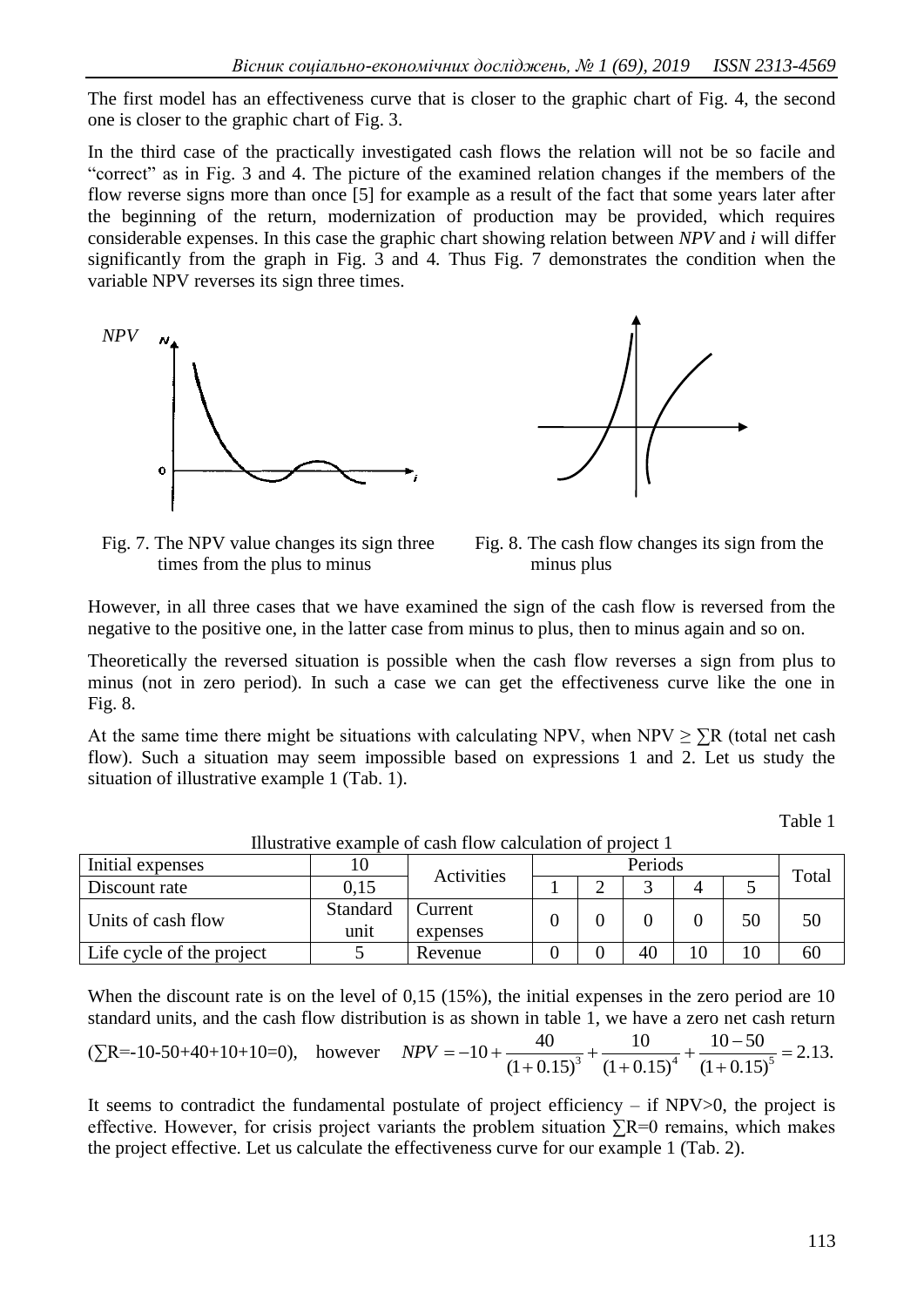Calculation of the effectiveness curve of illustrative example 1

|     | 0,00009 | 0,001 | U.I  | $\sim$<br>U.IJ              | ി<br>◡、∠ | $\sim$<br>J.J. | U.                   | ັບເປ           | 0,6           | U,        | 0,8             | በ ዓ<br>ぃ・ノ                         | IJ                              |
|-----|---------|-------|------|-----------------------------|----------|----------------|----------------------|----------------|---------------|-----------|-----------------|------------------------------------|---------------------------------|
| NPV | 0,0035  | 0,003 | 2,04 | $1^{\prime}$<br>$\sim$ 1. J | 1,89     | 0,93           | ำ.<br>$-U, \angle U$ | 44<br>ה<br>. . | $ \cdot$<br>⊷ | $-$<br>ັ້ | $\sim$<br>$-4,$ | ∼<br>-<br>$\overline{\phantom{a}}$ | 5,6<br>$\overline{\phantom{0}}$ |

As we see from the table information and the effectiveness curve based on it (Fig. 9), NPV maximizes from 0 at point  $i = 0.15$ , NPV = 2.13, then it drops to point IRR=0.38 and below 0.



Fig. 9. Performance curve of illustrative example 1 (NPV>0,  $\Sigma$ R=0)

However, as our experience has shown, such a situation is quite possible in practice for quite successful projects. If the project has moderate volumes of current expenses, which, for example, are realized against credit or some other ways of borrowing with a considerable delay of credit payment, we may have non-recurring incomes from the project at one of the initial stages. These non-recurrent incomes can significantly exceed current costs. Credit repayments take place at the end of the project life cycle. In this case it is possible to have the situation  $NPV > \overline{R} > 0$ .

Let us examine the situation. A credit for capital costs was given for project 2. The credit is at the amount of 30 standard units at annual interest 16,7% for 5 years on condition of paying off at the end of the period. The results of realizing the project with the life cycle of 5 years and the annual comparison rate of 15% are represented in Tab. 3.

Тable 3

Тable 2

| Initial expenses          | 30       | Activities |  | Periods |    |  |    |       |  |
|---------------------------|----------|------------|--|---------|----|--|----|-------|--|
| Discount rate             | 0.15     |            |  |         |    |  |    | Total |  |
| Units of cash flow        | Standard | Current    |  |         |    |  | 65 | 65    |  |
|                           | units    | expenses   |  |         |    |  |    |       |  |
| Life cycle of the project |          | Revenue    |  | 20      | 10 |  |    |       |  |

Illustrative example of cash flow calculation of project 2

According to the credit conditions the amount of payment will be 65 standard units at the end of the fifth year.

In terms of the results of the project we have  $\Sigma$ R=-30+50+20+10-65=-15 standard units, and  $NPV = -30 + \frac{50}{(1.0 \times 10^{11} + (1.0 \times 10^{12})^2 + (1.0 \times 10^{13} + (1.0 \times 10^{13} + 1.0 \times 10^{15})^2)})$  = 2.86*st.monet.unit*  $(1 + 0.15)$ 65  $(1 + 0.15)$ 10  $(1 + 0.15)$ 20  $30 + \frac{50}{(1+0.15)^1} + \frac{20}{(1+0.15)^2} + \frac{10}{(1+0.15)^3} - \frac{65}{(1+0.15)^5} =$  $^{+}$  $\overline{a}$  $^{+}$  $\ddot{}$  $^{+}$  $\ddot{}$  $^{+}$  $=-30+$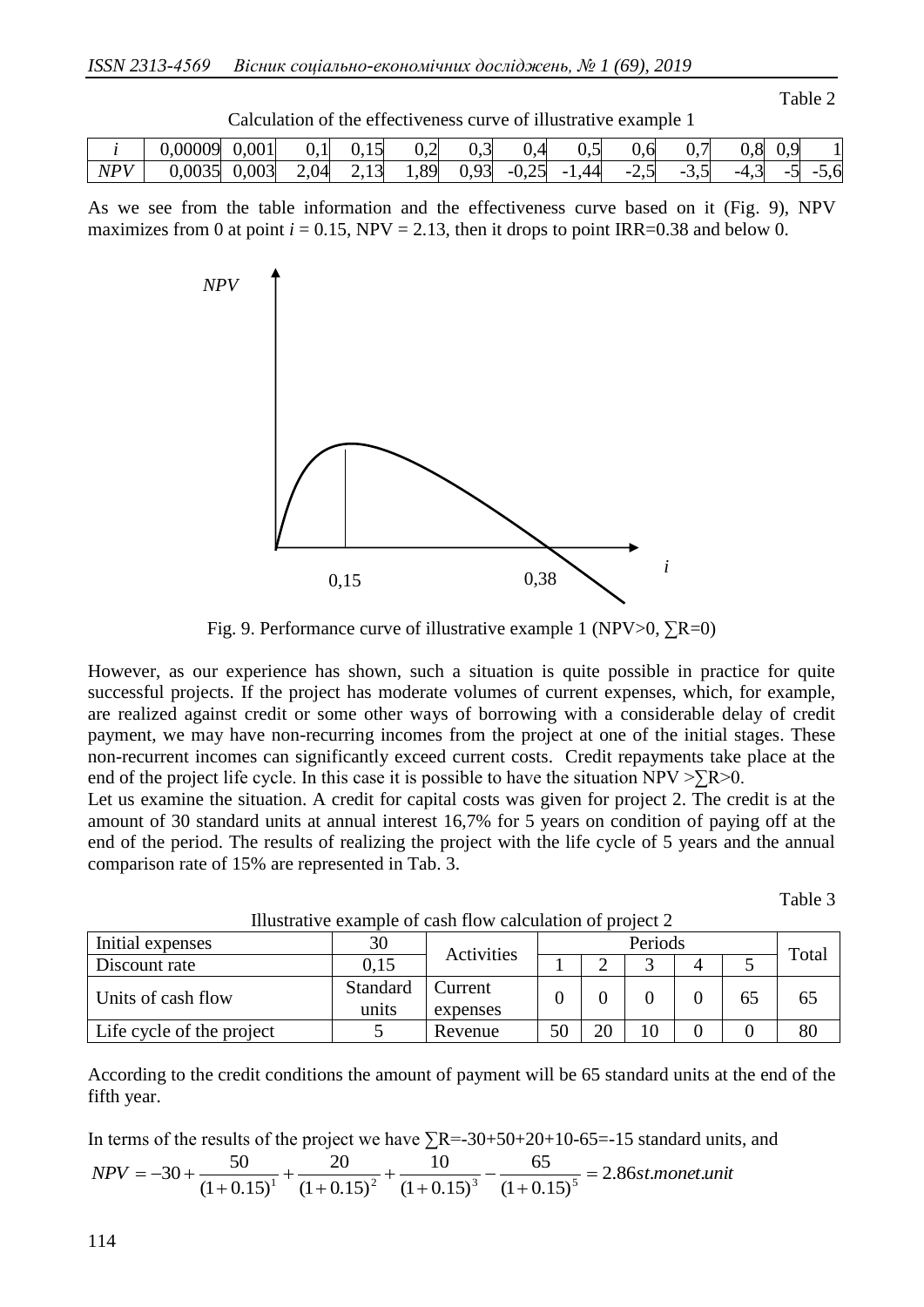In this case we have  $NPV > 0 > \sum R < 0$ . It is a positive NPV in an inefficient project.

Let us calculate the effectiveness curve for our example 2 (Tab. 4).

Тable 4

| Calculation of effectiveness curve of illustrative example 2             |  |  |  |  |  |  |  |  |  |  |  |  |
|--------------------------------------------------------------------------|--|--|--|--|--|--|--|--|--|--|--|--|
|                                                                          |  |  |  |  |  |  |  |  |  |  |  |  |
| $NPV$ -14,99 -14,79 -0,86 2,86 5,2 7,3 7,47 6,62 5,3 3,79 2,2 0,69 -0,78 |  |  |  |  |  |  |  |  |  |  |  |  |



Fig. 10. Performance curve of illustrative example 2 (NPV>0,  $\Sigma$ R<0)

As we see from the information in the table and the effectiveness curve based on it (Fig. 10), NPV at two points equals 0 (if  $i = 0.11$  and 0,946), the maximum is between the points  $i = 0.3$  and 0,4, NPV = 7,47, there may be equality between NPV and  $\Sigma$ R at the point *i* = 3.

As calculations given above show, the measures of project efficiency, based on calculating *NPV* do not always render the actual effectiveness of the project (variant in Tab. 3).

In our opinion, such a situation can arise as a result of including expenses into the calculation of measures of effectiveness, which discount at the same time with the revenue, thereby they computationally increase the discount level of project profitability (as a result of discounting the negative value of expenses the total rate of return increases. Though, if one accepts the premise of the theory of time value of money  $[10, p.353]$ , it is the expenses that influence the present value – *PV.* That is in every period of time *t* costs  $C(t)$  give rise to future earnings  $B(t)$ . In its semantic loading *С(t)* is the initial value *P* for a future earnings-flow during *t* period. That is why we think it is not advisable to include the costs into the discount part of the measure of project effectiveness.

In order to evaluate the general effectiveness of the project it is possible to offer the index of total discount revenue deducting the total project expenditure during the whole life cycle of the project *(PVNC)*:

$$
PVNC = \sum_{t=1}^{n} \frac{R(t)}{(1+i)^n} - \sum_{t=0}^{n} C(t).
$$
 (6)

Let us analyze the use of formula 5 to evaluate the above mentioned examples of projects.

Zero value of *PVNC* index is obtained for the projects in which the total discount revenue equals the total expenditure:

$$
\sum_{t=1}^{n} \frac{R(t)}{(1+i)^n} - \sum_{t=0}^{n} C(t) = 0 \Longrightarrow \sum_{t=1}^{n} \frac{R(t)}{(1+i)^n} = \sum_{t=0}^{n} C(t)
$$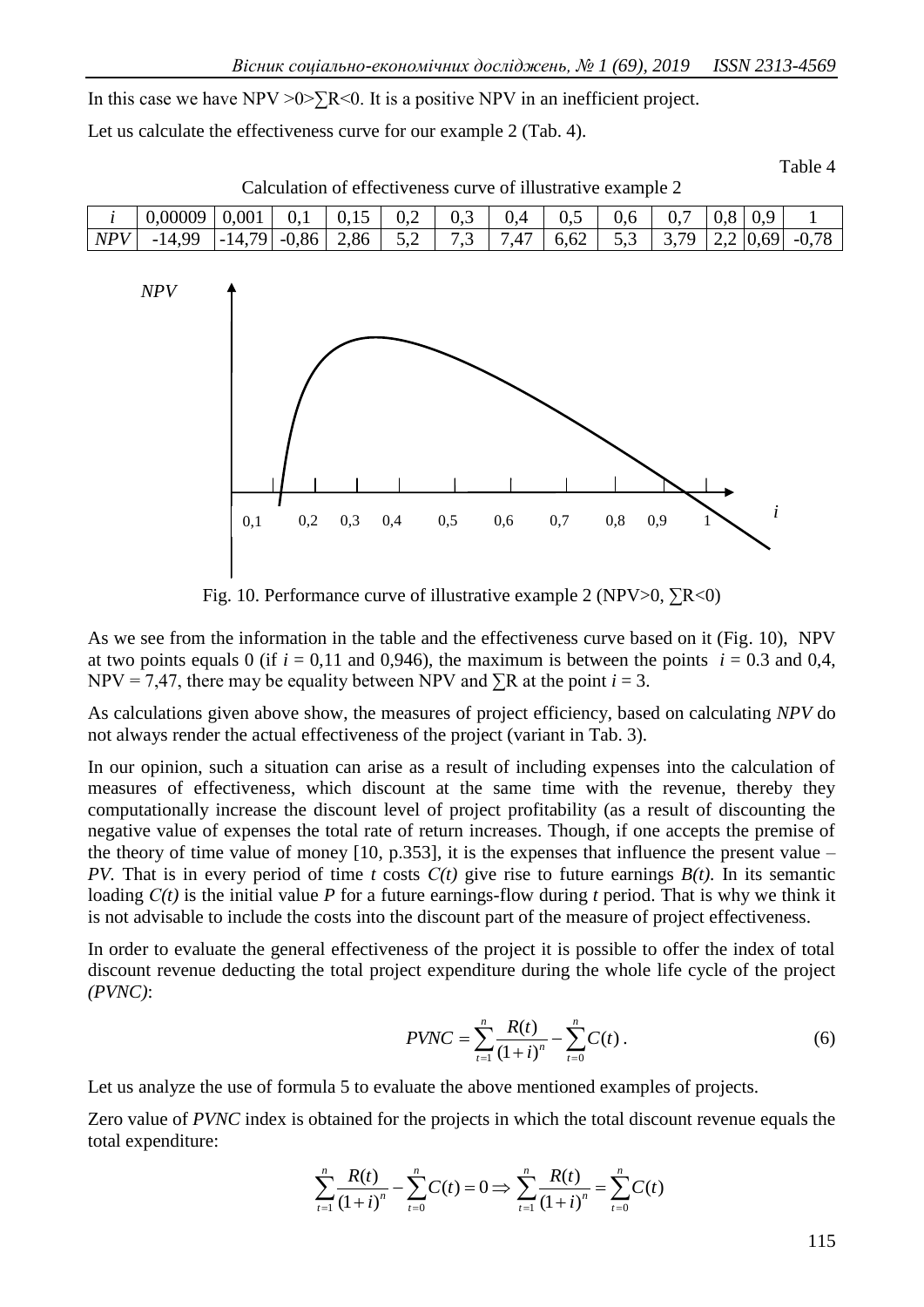The calculations showed that for project 1  $\sum R = 0$ ,  $NPV = 2.13$ ,  $PVNC = -23.16 < 0$ . For project 2 ∑*R=-15, NPV= 2.86, PVNC = -29,8<0.*

Thus, according to the index *PVNC,* both projects are ineffective because total discount revenues do not cover the total project expenditure.

Тable 5

| Illustrative example of calculating NPV and PVNC of project 3 |                 |                          |                  |                |          |                |      |       |  |  |
|---------------------------------------------------------------|-----------------|--------------------------|------------------|----------------|----------|----------------|------|-------|--|--|
| Initial expenses                                              | 80              | Activities               |                  |                |          |                |      |       |  |  |
| Discount rate                                                 | 0,15            |                          | 1                | $\overline{2}$ | 3        | $\overline{4}$ | 5    | Total |  |  |
| Units of cash flow                                            | <b>Standard</b> | Current<br>expenses,     | $\boldsymbol{0}$ | $\theta$       | $\theta$ | $\theta$       | 1000 | 1000  |  |  |
|                                                               | units           | General<br>project costs |                  |                |          |                |      | 1080  |  |  |
| Life cycle of the<br>project                                  | 5               | Revenue                  | 390              | 350            | 360      | 210            | 240  | 1550  |  |  |
|                                                               |                 | $\Sigma$ R               | 470              |                |          |                |      |       |  |  |
|                                                               |                 | <b>NPV</b>               | 502,7            |                |          |                |      |       |  |  |
|                                                               |                 | <b>PVNC</b>              | $-0,123$         |                |          |                |      |       |  |  |

In practice it is often possible to come across projects which have the growing current cost, connected with its liquidation, at the end of economic life. The numerical illustration of such project 3 is presented in Tab. 5.

As we see from table 5, NPV=502,7 >  $R=470$ , which completely distorts the fundamental postulates of the theory of time value of money. In fact, the total discount revenues do not cover

the total costs of the project  $\sum_{n=0}^{\infty} \frac{R(t)}{n} = 1079.9 < \sum_{n=0}^{\infty} C(t) = 1080$  $(1 + i)$  $(t)$  $\sum_{t=1}^{n} \frac{R(t)}{(1+i)^n} = 1079.9 < \sum_{t=0}^{n} C(t) =$ *t n*  $\sum_{t=1}^{\infty} \frac{R(t)}{(1+i)^n} = 1079.9 < \sum_{t=0}^{\infty} C(t)$ *i*  $rac{R(t)}{R(t)} = 1079.9 < \sum_{r=0}^{n} C(t) = 1080$ , they are about equal, the index

PVNC =-0,123 is approximate to zero. Taking into consideration the value PVNC, project 3 from the point of view of the theory of time value of money has zero efficiency.

# **6. Conclusions**

- 1. The rule NPV  $>0$ , PI  $>1$ , IRR  $>$ i is not always true. In some variants of project realization (sponsorship, credit with deferral of payments, other forms of investment at the cost of borrowed funds, as well as projects, which have growing current cost at the end of economic life, the cost exceeds the project revenue, which stops the whole project). This rule does not always represent the real profitability (unprofitableness) of the project. For such projects we suggest counting the index of the total discount revenue with the deduction of total project expenditure during the whole project life cycle *– PVNC,* if its value is below zero. Such a project should be turned down, as total discount revenue does not cover the total project expenditure.
- 2. The calculation of conversion rate is to be accompanied by the economic analysis of the project cash flow.

# *References*

- 1. Кarpov, V. А., Batanova, Т. V. (2014). *New vision of the rule of positive value of net discount profit for effective projects* [Nove bachennia pravyla pozytyvnoho znachennia chystoho dyskontovanoho dokhodu dlia efektyvnykh proektiv], Vìsnik socìal'no-ekonomìčnih doslìdžen', No. 2 (53), s. 71–77 [in Ukrainian]
- 2. Кarpov, V. А., Ulybina, V. О. (2006). *Project analysis* [Proektnyi analiz], ОSEU, Оdessa, 150 s. [in Ukrainian]
- 3. Volkov, I. M., Grachyova, M. V. (1998). *Project analysis* [Proektnyy analiz], Banki i birzhi, Moskva [in Russian]